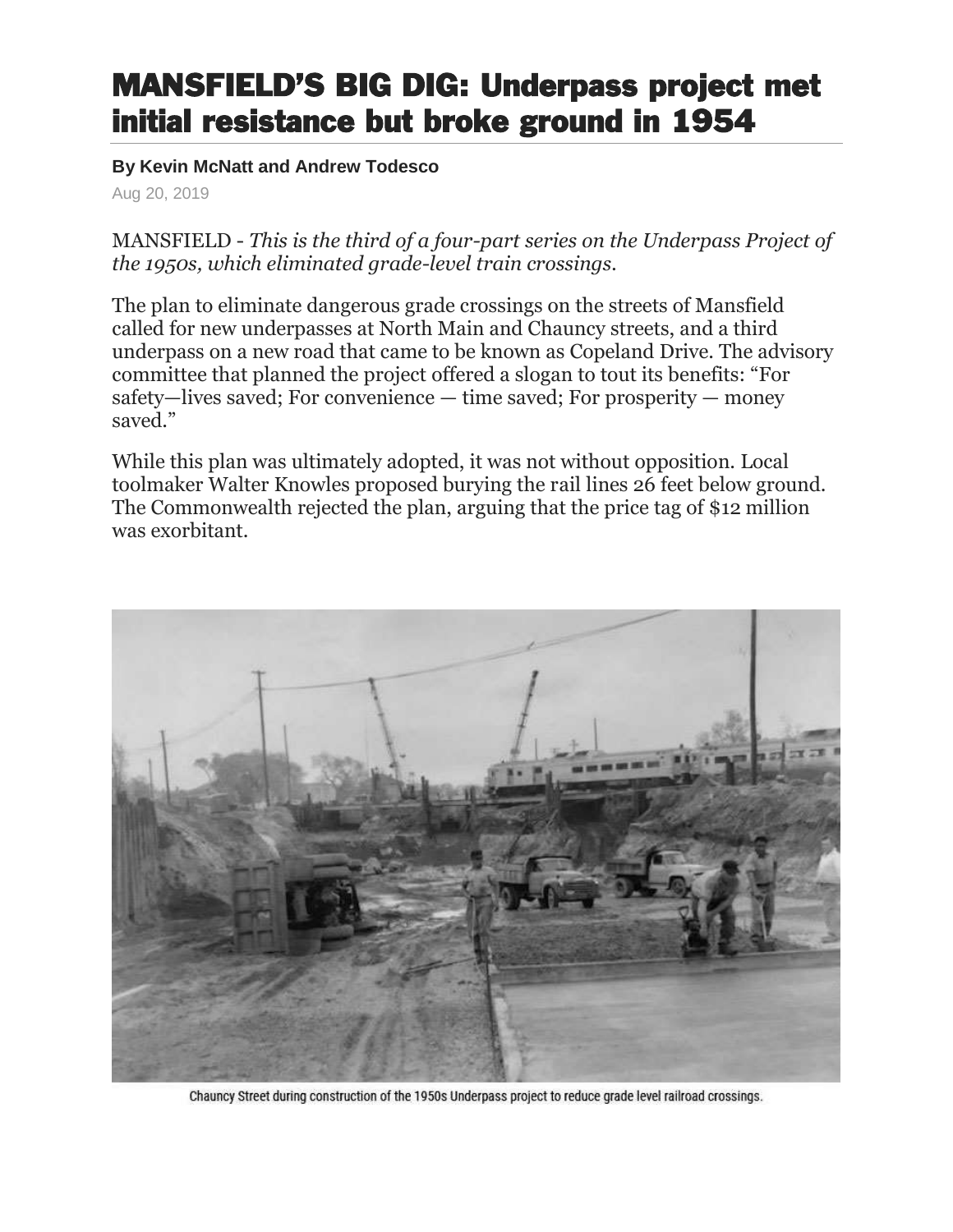The advisory committee assured residents they had considered all options, including the relocation, elevation, and burying of the rails, and the possibility of overpasses, but none were feasible. Despite the plan's shortcomings, which included several dead-end streets, a somewhat confusing traffic pattern, and concrete canyons cutting through the center of town, the plan was accepted by most as a realistic solution to a dangerous problem.



A view of the North Common during the Underpass construction project.

The plan was deemed acceptable to the state Department of Public Works, which was then headed by future governor and US Secretary of Transportation John Volpe. The project was approved by House Bill 2246, which was signed by Governor Christian Herter on June 8, 1953. The New Haven Railroad also approved of the project and contributed \$500,000 towards its completion. Bids were opened for the project in Boston on October 16, 1954, and the contract was awarded to Westcott Construction of North Attleboro at \$3,294,675.

Groundbreaking was held on December 19, 1954. About 500 citizens gathered to watch as Commissioner Volpe, Lt. Governor Sumner Whittier, United States Speaker of the House of Representatives Joseph Martin of North Attleboro, and Chairman of the Board of Selectmen George Dustin turned the first spades of dirt.